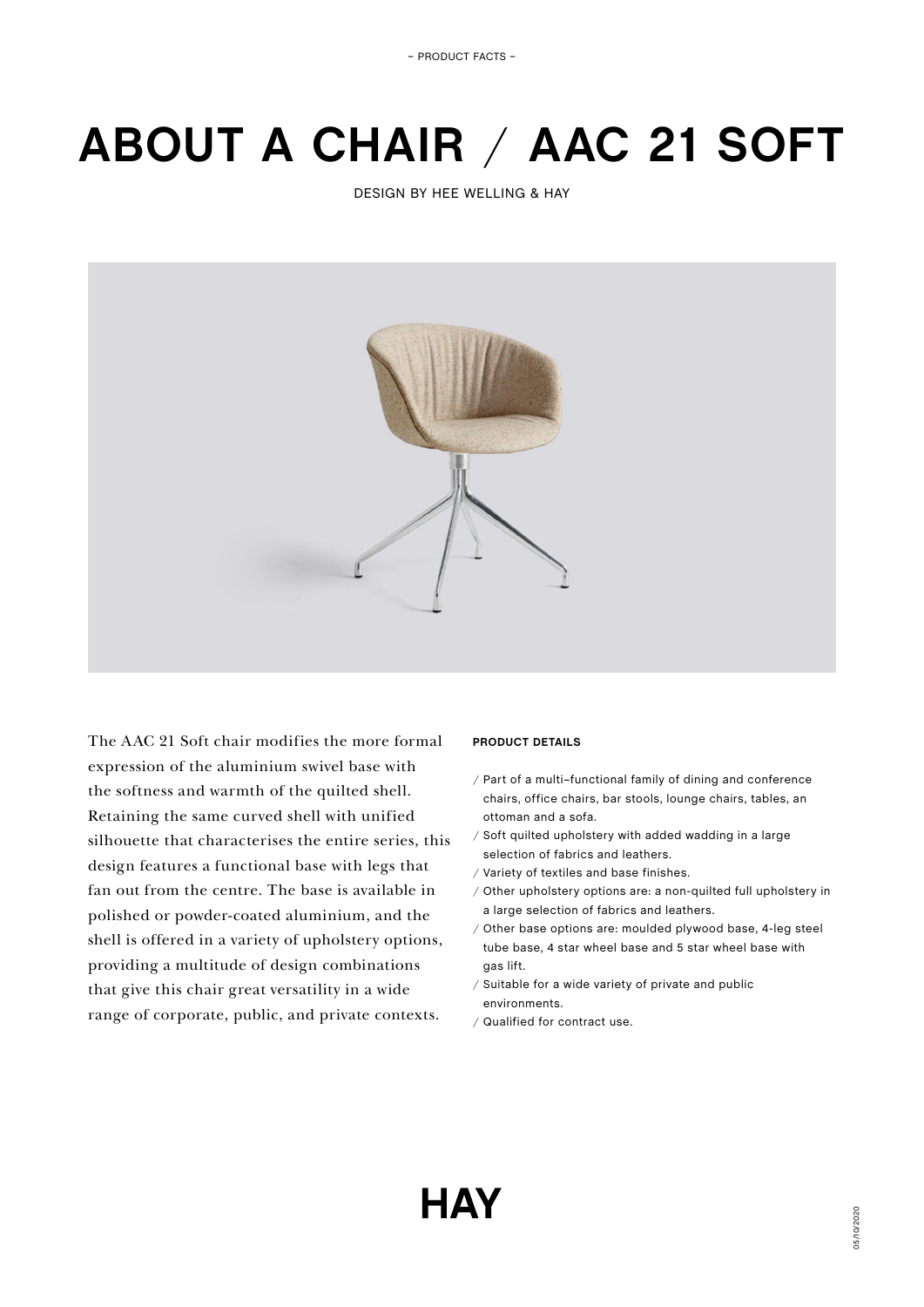# **MATERIAL**

**BASE FINISH**

SHELL / Injection moulded polypropylene shell with armrest. Full upholstery with quilted front.

FOAM / 20 mm foam on the seat, 15 mm foam on the backrest and 20 mm wadding.

BASE / 4 star swivel base in cast alumunium.

## **FABRICS**

Available in a large selection of standard fabrics and leathers.

## KVADRAT

| / Remix          | / Canvas  |
|------------------|-----------|
| / Surface by HAY | / Harald  |
| / Steelcut       | / Lila    |
| / Steelcut Trio  | ∕ Coda    |
| / Melange Nap    | / Balder  |
| / Divina         | ∕ Atlas   |
| / Divina Melange | ∕ Raas    |
| / Divina MD      | ∕ Vidar   |
| / Fiord          | / Re-wool |
| / Hallingdal     |           |
|                  |           |
| MAHARAM*         |           |
| ∕ Mode           |           |
|                  |           |
|                  |           |

# Please note that the colour code is indicative.

BASE FINISH / Available in 3 different base finishes: / Polished aluminium

- / Black powder coated aluminium (RAL 9005)
- / White powder coated aluminium (RAL 9003)



## **CONSTRUCTION**

BASE / 4 single legs connected around a cast conical center, reinforced with metal brackets for additional strength. With swivel function made from durable POM (Polyoxymethylen).

## ROMO\*

| ∕ Ruskin | / Olavi by HAY |
|----------|----------------|
| / Roden  | / Linara       |
|          |                |

# VELOUR\*

/ Lola / Ice (UK only)

|  |  | HAY COTTON LINEN COLLECTION* |
|--|--|------------------------------|
|  |  |                              |

| / Swarm      | $/$ Lint      |
|--------------|---------------|
| ∕ Linen Grid | / Random Fade |

## HAY WOOL COTTON COLLECTION\*

| / Bolgheri | / Flamiber |
|------------|------------|
| / DOT 1682 | / Fairway  |

#### CAMO LEATHERS

| / California | / Nevada* |
|--------------|-----------|
| / Sierra     | ∕ Silk    |

\*Only available in colours selected by HAY.

Following textiles are not available in UK: Harald, Lola, Linen Grid, Lint, Flamiber.